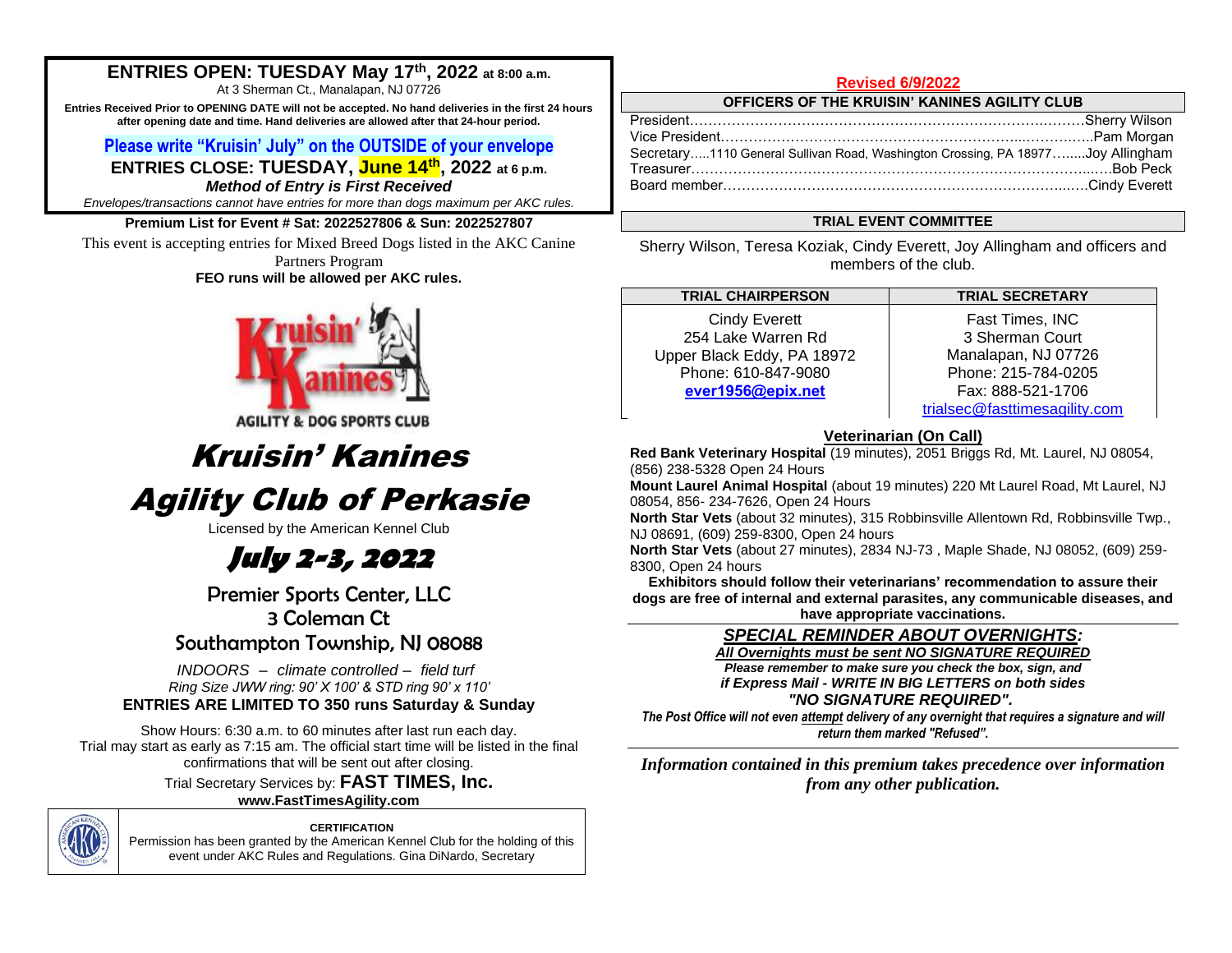**JUDGE Patricia Dunseith** PO Box 812

Reisterstown, MD 21136

| The judge will go back and forth between the rings both days. |                  |  |  |
|---------------------------------------------------------------|------------------|--|--|
| Saturday 4-24C"                                               |                  |  |  |
| All levels of Fast                                            | Ex/Mas JWW       |  |  |
| Ex/Mas STD                                                    | Premier JWW      |  |  |
| <b>Premier STD</b>                                            | Open JWW         |  |  |
| Open STD                                                      | Novice JWW       |  |  |
| Novice STD                                                    | T <sub>2</sub> B |  |  |
| Sunday 24C-4"                                                 |                  |  |  |
| All levels of Fast                                            | Ex/Mas JWW       |  |  |
| Ex/Mas STD                                                    | Premier JWW      |  |  |
| <b>Premier STD</b>                                            | Open JWW         |  |  |
| Open STD                                                      | Novice JWW       |  |  |
| Novice STD                                                    | T2B              |  |  |

#### **OBSTACLES**

Obstacles will meet the specifications for obstacles in the current edition of the Regulations for Agility.

## **EQUIPMENT**

The equipment for this event is being provided by Premier Sports Center.

### **VENDORS**

Vendor space is available. All Vendors must be registered with club. Selling items from car or crating area without registering will not be allowed. Violators will be asked to leave the show site for the weekend. For more information contact Sue Bintliff, via email: [sabledogs@icloud.com](mailto:sabledogs@icloud.com)

# **Kruisin' Kanines NEEDS YOUR HELP!!**

.

It takes a lot of people to run an agility trial. The club would appreciate your help in making this an efficient and successful trial. All our volunteers will receive Vendor Bucks & a chance to win raffle prizes for each class worked!

**This club will be using Google Docs for the worker sign up. The link to sign up will be included in your final confirmation and will also be posted on the trial webpage on the Fast Time's website after the trial has closed.**

# **MAKE ALL CHECKS & MONEY ORDERS PAYABLE TO FAST TIMES**

**ENTRY FEE**: \$26.00 for the first entry of a dog; \$17.00 for each additional entry of same dog per day. (Includes a \$3.50 AKC recording for first run and \$3.00 for each additional run)

*Envelopes/transactions cannot have entries for more than the (10) dogs maximum.*

**\*\*BOUNCED CHECK FEES: A \$30 fee will be charged for most bounced checks. Additional fees will apply for checks returned due to exhibitor negligence (ie: stop payment, insufficient funds, closed account).** 

**Repeat offenders & exhibitors deemed untrustworthy will have to pay with a money order. Trial is LIMITED to 350 runs per day**

**OPENING DATE for entries is Tuesday, May 17, 2022 @ 8:00am**

**CLOSING DATE for entries is Tuesday, June 14, 2022 @ 6:00 PM,** after which time entries cannot be accepted, cancelled, substituted or changed except as provided for in Chapter 11, Section 6 of the Dog Show Rules and in Chapter 1, Section 13 of the AKC Agility Trial Rules and Regulations.

**MAIL ALL ENTRIES** to **Fast Times c/o KRUISIN JULY**, 3 Sherman Ct., Manalapan, NJ 07726.

 **\***Emailed or faxed entries will **POSSIBLY** be accepted within the last 48 hours before the trial closes if run limits have not been reached, with payment made via PayPal. Please email us for more information and availability, but **do not rely on this method of entry**.

**REFUNDS:** There shall be no refunds for entries withdrawn after the closing date (except for the reasons listed below). No entry fee will be refunded if the trial cannot open or be completed by reasons of riots, civil disturbances, fire, an act of God, public emergency, act of public enemy, or any other cause beyond the control of the event organizing committee. No entry will be refunded in the event a dog is absent, disqualified or excused from competition by the action of the Trial Committee regardless of the reason for such dismissal. There is a \$5.00 processing fee for **ANY** refund check that is written. **No refunds for overpayments \$10 or less.**

#### *Bitches in season:*

Bitches in season are not eligible to participate in agility trials. Entry fees will be refunded less a \$5.00 processing fee.

To receive a refund **NOTIFICATION MUST** be given to the trial secretary **PRIOR TO THE START OF JUDGING** on the first day the bitch is entered. Written verification from a veterinarian is also **REQUIRED** & must be RECEIVED with a copy of the dog's final confirmation no later than 48 hrs after the end of the trial. **Please scan & email these documents or send them via fax to 888-521-1706.**

## **ABOUT RETURNED CHECKS**

Fast Times will not return checks for entries that are not accepted or entries cancelled before the check has been deposited. All unused check will be shredded. **Make sure your entry form is complete & payment is correct. Payments can be check, money order or Fast Times Gift Certificates. We Cannot accept cash for entries!**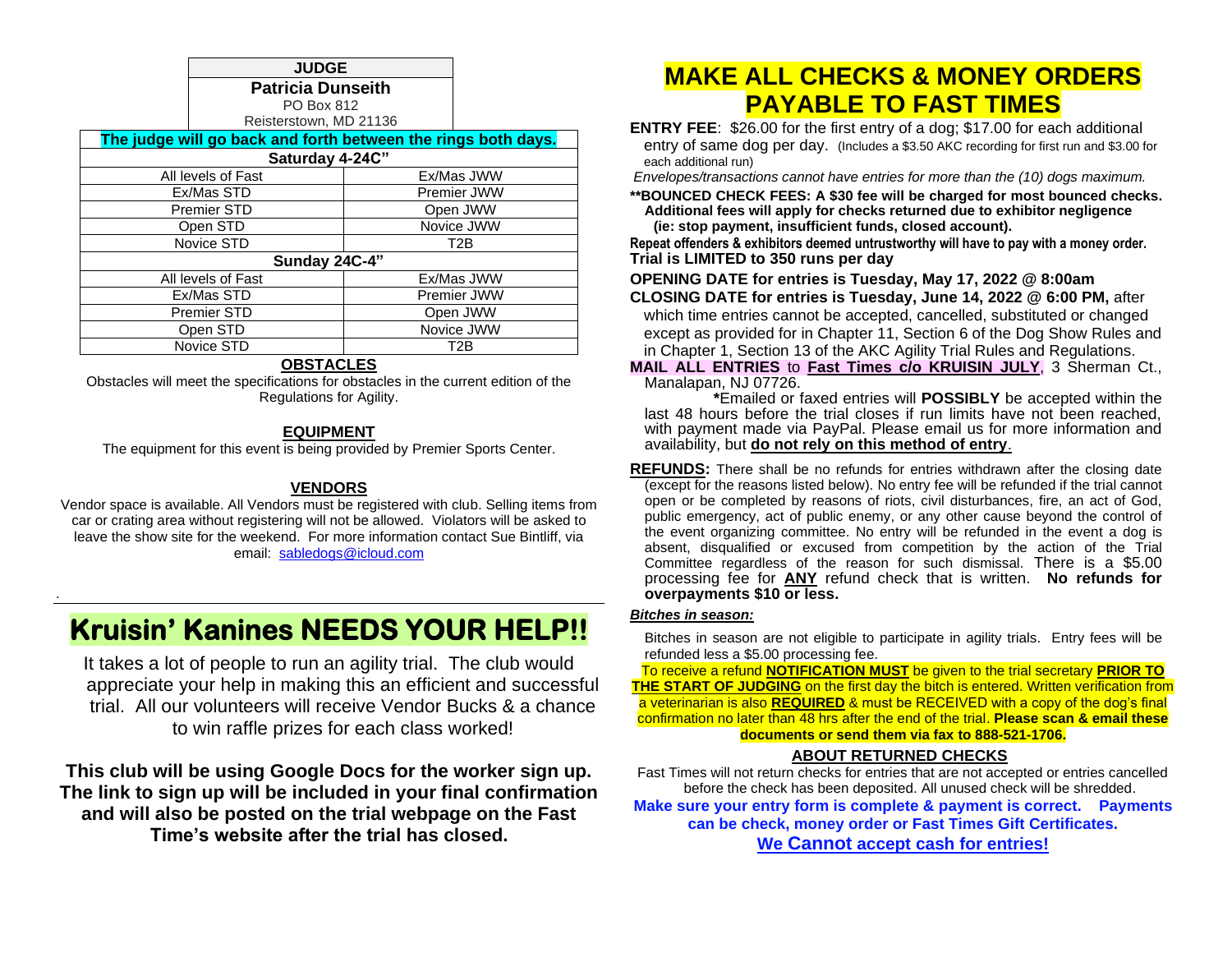# **ROUTES TO SHOW**

**Premier Sports Center, LLC 3 Coleman Court, Southampton, NJ 08088**

#### **For GPS: USE THE TOWN PROPER NAME: VINCENTOWN**

**From Philadelphia**: From the Ben Franklin bridge, take RT 30 E/Route 676 S exit on left toward RT 130/38/70/Cherry Hill/Camden Waterfront. Continue onto US-30 E (keep left). Take NJ-38 E ramp on left to NJ-70 E Cherry Hill. Take the NJ-70 E ramp to Cherry Hill. Continue on RT-70 E. Turn left onto Red Lion Rd. Turn left onto Eayrestown Rd. Turn right onto Coleman Ct

**From Phila Airport**: Keep left towards I-76, PA 291E. Keep right onto Penrose Ave. Keep right towards I-76 W, Valley Forge. Keep left onto PA-291 E toward I-76 W Valley Forge. Take a slight Right turn to merge onto I-76 E towards Walt Whitman Bridge. Take Exit 1B to merge onto RT 295 N towards NJ Turnpike Trenton. Take Exit 34A for NJ-70 E/Marlton Pike E/ W RT 70. Continue on NJ-70 E. Turn left onto Red Lion Rd, turn left onto Eayrestown Rd, turn right onto Coleman Ct.

**From Commodore Barry Bridge**: Merge onto US-130 N toward I-295 N. Continue on I-295 N. Keep right towards Trenton. Take exit 34A for NJ-70 E/Marlton Pike E/ W RT 70. Continue on NJ-70 E. Turn left onto Red Lion Rd. Turn left onto Eayrestown Rd. Turn right onto Coleman Ct.

**From Trenton and locations North**: take NJ-129 S. Keep left at fork. Merge onto NJ-129 S via ramp on left to I 195/ I 295 / Shore points / Camden. Take exit 1A-1B I 295 toward Camden / Princeton. Keep right to continue on Exit 1A. Merge onto I-295 S. Take exit 57a-57B. Merge onto US-130S toward Burlington. Turn left onto Kinkora Rd. Continue onto Hedding Rd. Turn right onto US-206 S. Turn right onto Ridge Rd. Turn left onto Red Lion Rd. Turn right onto Eayrestown Rd. Turn right onto Coleman Ct.

**From NJ turnpike and North:** head south on NJ Turnpike. Take exit 7 to merge onto US-206. Turn right onto Ridge Rd. Turn left onto Red Lion Rd. Turn right onto Eayrestown Rd. Turn right onto Coleman Ct.

**From Shore Points and South:** take Atlantic City Expressway W. Take exit 28. Merge onto NJ-54 N /12th St. toward Hammonton/Trenton. Merge onto NJ-54 N/12th St. Turn right onto Bellevue Ave. Continue onto US-206 N/Trenton Rd. At traffic circle, take 3rd exit onto NJ-70 W. Turn right onto County Rt 685. Continue onto Eayrestown Rd. Turn right onto Coleman Ct.

**From Delaware Memorial Bridge and South**: keep right towards Camden / Trenton. Merge onto I-295 N. Take exit 34A for NJ-70 E/Marlton Pike E/ W RT 70. Continue on NJ-70 E. Turn left onto Red Lion Rd. Turn left onto Eayrestown Rd. Turn right onto Coleman Ct.

## **ABOUT CONFIRMATIONS**

Fast Times will send preliminary confirmations either as attachments via email or in the body of an email to all exhibitors who provide their email address. If you do not have an email address and want a preliminary confirmation, please send a stamped self-addressed envelope.

**FINAL CONFIRMATIONS WILL BE EMAILED TO ALL EXHIBITORS.**

## **HOTELS**

#### **MOTEL COURTESIES TO OBSERVE**

We are counting on you to be on your best behavior in order to maintain the working relationship with our motels and campgrounds. Our hard-earned reputation, as well as our ability to continue hosting trials, is certainly on the line and dependent on YOUR cooperation. We follow up on any complaints from motel owners or guests, so please report any issues to us.

- Of course, as is standard agility procedure, all handlers/owners will pick up after their dogs. Please bag and dispose of dog waste properly.
- Please cover the motel's bedding with a sheet or blanket from home, whether or not you think your dog will get on the bed.

Don't EVER leave dogs unattended. Take them with you when you go out for dinner. Even the best of dogs can get carried away in a motel room without you present.

### **(When making your reservations, confirm the current pet policy & pricing)**

**La Quinta Inn and Suites by Wyndham Mount Laurel-Philadelphia** 5000 Clover Road, Mt. Laurel Twp., NJ 08054, (856) 235-7500 25 minutes (12 miles) via County Rd 616 and Church Rd

**The Westin Mount Laure**l, 555 Fellowship Rd, Mt. Laurel, NJ 08054 (856) 778-7300, 25 minutes (13 miles) via Elbo Lane

**SpringHill Suites by Marriott Mt. Laurel Cherry Hill**, 5000 Midlantic Drive, Mt. Laurel Twp., NJ 08054, (856) 234-2009, Dogs under 75lbs 150.00 refundable deposit, 30.00 Pet Fee - 21 minutes (12.4 miles)

**Holiday Inn Express & Suites,** 18 Western Dr, Westampton,NJ 08060 (609)-702-5800, \$50.00 Pet Fee due at Check in, 22 minutes (12 miles)

**Red Roof Inn & Suites,** 2015 Burlington Mt Holly Rd, Mt Holly NJ 08060 (609)-845-9400, No Pet Fee 24 minutes(13 miles)

**Motel 6 ,** 3312 US 206, Bordentown, NJ 08505 (609)-298-3355, No Pet Fee, 22 Minutes (15 miles)

## **RV parking**

There will be limited RV parking allowed on a case-by-case basis. Please email Sue Bintliff to arrange, email: [sabledogs@icloud.com.](mailto:sabledogs@icloud.com)

## **FOOD & BEVERAGES**

**There MAY be a food vendor onsite. Check your final confirmation.** 

### **Food nearby:**

**Wawa,** 257 NJ-70, Medford, NJ 08055, 3.7 miles via New Freedom Road

**Red Lion Diner,** 1753 Rt 206, Southampton Twp NJ 08088, 1.4 miles via Eayrestown Road and Route 70

**Red Lion Inn (dinner only opens 3:00pm & has a bar),** 101 Red Lion Road, Southampton Twp., NJ 08088, .6 miles via Eayrestown Road

**Red Star Pizza,** 1805 US – 206, Vincentown, NJ 08088, 1.9 miles via Eayrestown Road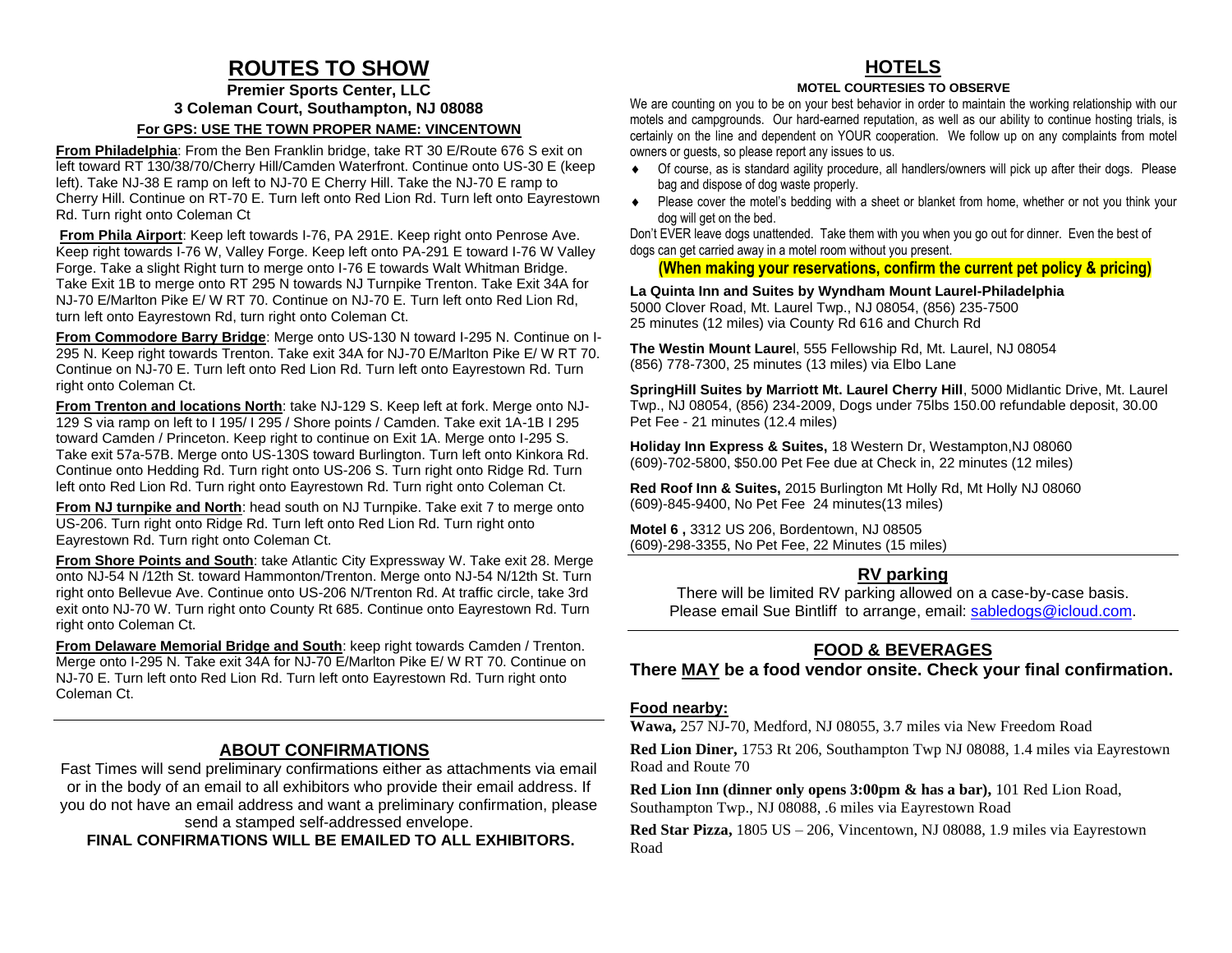## **PRIZES**

NEW TITLE/MACH/PACH/AGCH rosettes and MACH/PACH BARS provided. MACH/PACH/AGCH, Master & Master preferred title rosettes also provided by Fast Times.

## **CLASSES AND DIVISIONS**

| <b>Class</b> | Levels Offered in Standard, JWW and FAST Classes (if offered)<br>Novice A & B, Open, Ex, Master & Premier<br>Novice P, Open P, ExP, Master P & Premier P |  |
|--------------|----------------------------------------------------------------------------------------------------------------------------------------------------------|--|
| Regular      |                                                                                                                                                          |  |
| Preferred    |                                                                                                                                                          |  |

Please see the AKC Regulations for Agility Trials for current class descriptions.

| .                   |                    |                                                       |
|---------------------|--------------------|-------------------------------------------------------|
| <b>REGULAR</b>      | <b>PREFERRED</b>   | <b>HEIGHT AT WITHERS</b>                              |
| Handlers may opt    | Handlers must run  | Owners are responsible for entering their dog in the  |
| to run their dog in | their dog in their | proper height division.                               |
| a higher height     | proper eligible    |                                                       |
| division.           | height.            |                                                       |
| 8"                  | 4"                 | For dogs 11 inches and under at the withers           |
| 12"                 | 8"                 | For dogs 14 inches and under at the withers           |
| 16"                 | 12"                | For dogs 18 inches and under at the withers           |
| 20"                 | 16"                | For dogs 22 inches and under at the withers           |
| 24"                 | 20"                | For dogs over 22 inches at the withers ONLY           |
|                     |                    | Dogs who measure into the 8" through 20" regular      |
|                     |                    | jump height divisions may opt to enter the 24-choice  |
| 24C                 | n/a                | height division at their owner's discretion. Dogs who |
|                     |                    | measure into the 24" regular jump height division     |
|                     |                    | may not enter 24-choice.                              |

## **HEIGHT DIVISIONS**

## **Data Entry and Changes to your Information**

Data entry mistakes happen. That is why Fast Times asks everyone to READ both preliminary & final confirmations. For the majority of entries, dog and owner/handler information remains the same. We ask that you **highlight any** of the following changes on your entry forms:

- New email address
- New Titles
- New Handler

New address and/or phone number

New jump height

(including jump height changes from trial to trial. For example, dog jumps 20" at one trial, then 24C" in the next trial.)

Highlighting these changes on entry forms is very helpful so that these changes can be updated in the Fast Times database. ALWAYS review your confirmations carefully to ensure that your requested changes have been made.

#### **\*\*\*\*TRIAL REGULATIONS FOR EXHIBITORS\*\*\***

**RETURNED CHECKS** do not constitute a valid entry fee. A \$30 fee will be charged for most bounced checks. Additional fees will apply for checks returned due to exhibitor negligence (ie: stop payment, insufficient funds, closed account).

#### **TELEPHONE AND UNSIGNED ENTRIES** cannot be accepted.

**ENTRIES NOT ON OFFICIAL AKC ENTRY FORMS OR PHOTOCOPIES OF ENTRY FORMS** without the Agreement and Rules attached to the Official AKC Entry Form are **NOT ACCEPTABLE**.

**ENTRIES RECEIVED WITHOUT FEES** will not be accepted.

- **NO ENTRY SHALL BE MADE AND NO ENTRY SHALL BE ACCEPTED WHICH SPECIFIES ANY CONDITIONS AS TO ITS ACCEPTANCE.**
- **ACKNOWLEDGEMENT OF ENTRIES** will be made as soon as trial closes or limits are reached. Acknowledgment of entries will include confirmation notices.
- **ENTRY FEES** shall not be refunded in the event that a dog is absent, disqualified, excused by Veterinarian or Judge, or barred from competition by action of Trial Committee. If because of riots, civil disturbances or other acts beyond the control of the management, it is impossible to open or to complete the match, no refund of entry fees will be made.
- **ERRORS ON ENTRY BLANKS**-Owners are responsible for errors in making out entry forms, and no entry fee will be refunded in event of such errors or cancellation of entries after trial has closed.

#### **CONSULT FINAL CONFIRMATION FOR TIME OF JUDGING.**

**WALK-THRUS.** No umbrellas allowed during walk-thrus.

- **JUDGES ARE NOT REQUIRED TO WAIT FOR DOGS**. The Owner of each dog is solely responsible for having it ready at ringside when it is to be judged. The Club has no responsibility for providing service through a public address system or stewards or runners for the purpose of calling or locating dogs that are not brought into the ring when required.
- **TRIAL COMMITTEE** will use due care and diligence for the welfare of dogs and exhibitors, but will not be responsible for, nor assume any liability in the event of an accident or misfortune to either dogs or exhibitors participating in this show.
- **DOGS** This trial is open to all dogs fifteen (15) months of age or older that are registered with the American Kennel Club or that have AKC Limited Registration, Purebred Alternative Listing/Indefinite Listing Privileges (PAL/ILP), AKC Canine Partners listing number (**if the trial-giving club is offering the option of Canine Partners entries. See front page of the premium for that information**), or approved Foundation Stock Service (FSS) breeds are eligible to participate*.* All American dogs that have been listed with AKC Canine Partners may participate if the trial-giving club is offering the option of mixed breed entries and provided their listing number has been recorded on the entry form. Dogs with a Purebred Alternative Listing/Indefinite Listing Privileges (PAL/ILP) or an AKC Canine Partners listing number must be spayed or neutered in order to compete. Wherever the word "dog" is used in these regulations it includes both sexes. Dogs should be physically sound. Dogs that are blind shall not be eligible, and neither are bitches in season, aggressive dogs, or dogs suffering from any deformity, injury, or illness which may affect the dog's physical or mental performance. No dog shall compete if it is taped or bandaged in any way or has anything attached to it for medical purposes. Refer to Chapter 2 of the Registration and Discipline Rules for the listing of registerable breeds that may participate. Puppies under four months of age are strictly prohibited from the trial grounds.
- **DOGS MAY ARRIVE** any time prior to judging, otherwise, they must be available for measuring before their class begins.

Exhibitors should follow their veterinarians' recommendation to assure their dogs are free of internal and external parasites, any communicable diseases, and have appropriate vaccinations.

This club agrees to arbitrate claims as set forth on the Official AKC Entry Form for this event.

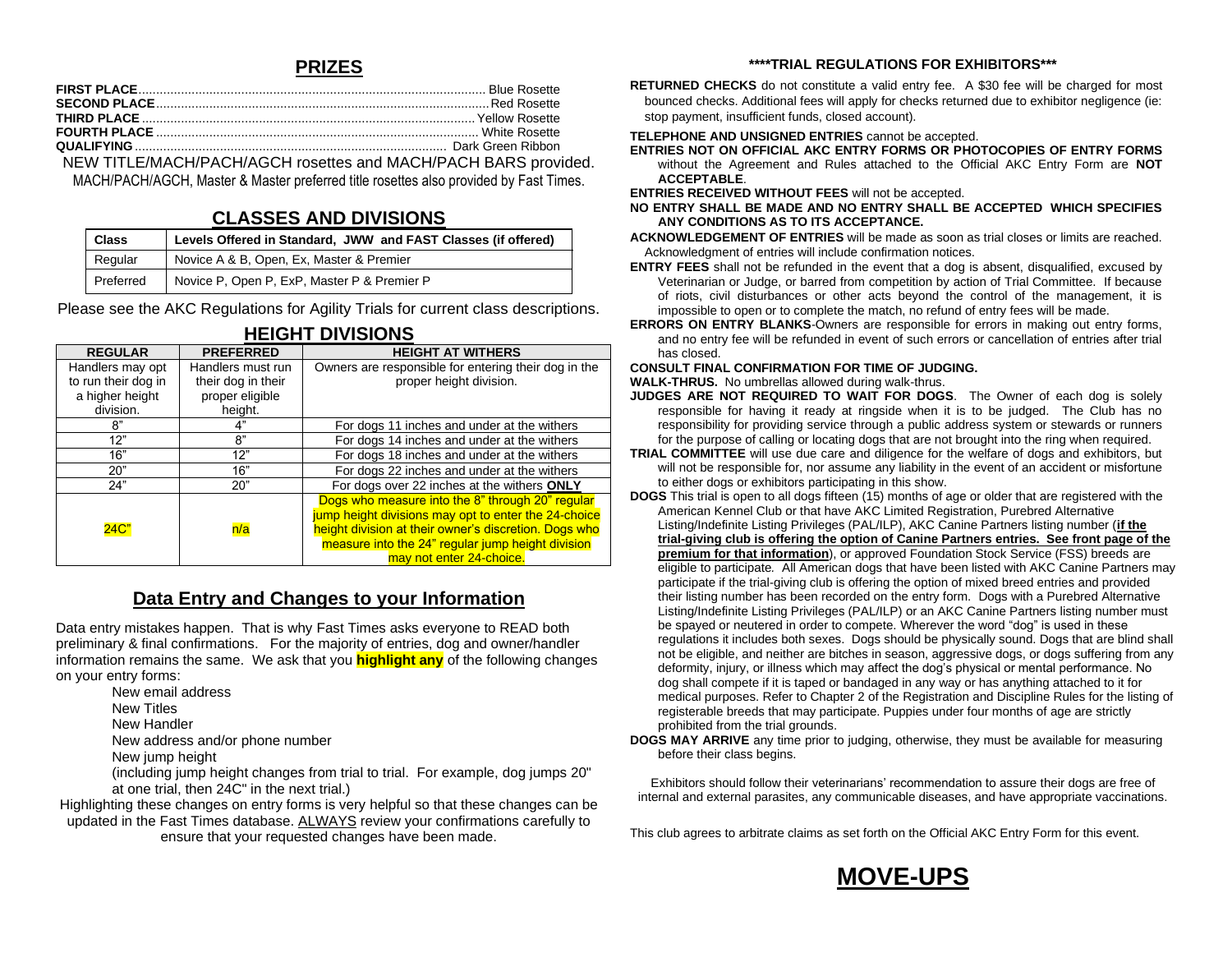**EMAILED MOVE-UPS:** Best thing to do is to reply to your preliminary confirmations when requesting a move up. We need the following information:

TRIAL NAME, Owner's Name & Dog's Call Name (already listed in the prelim confirmation) Move-up for what days (Saturday, Sunday, etc.)

Moving from (include STD, JWW or FAST)

Moving to (include STD, JWW or FAST)

Remember that you must send a **separate email** with the trial name in the subject line for **each trial move-up or cancellation**. Each trial is a separate database.

Emails sent to us regarding move-ups, cancellations, etc will be addressed on a priority basis. All correspondence will be processed within one week of receipt; however, those emails that pertain to the current trial will be processed before emails regarding trials that are scheduled for a later date.

We *always* send a reply email to all emailed cancellation requests when they are processed. We *always* send a reply email with a revised confirmation attached to all emailed move-up requests when they are processed.

*If a response is NOT received before the above deadlines* please email it again and **also** send a backup fax request. We cannot accept move-up requests verbally. All move-up requests must be emailed, faxed, or mailed. Our Fax number and phone number are always in the premium. ISP SPAM filters can cause non-delivery of emails. Just because you sent an email to cancel or to move-up – that does not mean that we received. If you do not get a reply - then it means we never got it.

**The move-up deadline is 6:00 p.m. the Monday prior to the trial weekend.**

Cancellation and changes to classes, except move-ups, must be made before the **trial closing date and time (see premium for exact details)**. Please remember that Fast Times and the club are not responsible for emails that do not get delivered. We will not cancel an entry after the closing date and time or make a move-up after the move-up deadline due to non-delivery of an email *request!*

**DAY-TO-DAY MOVE-UPS** are for dogs entered at a set of back-to-back agility trials and must be submitted in writing at the trial within ½ hour after the last run of the trial day for the following day(s) and **cannot be conveyed via fax, email, or verbally to the trial secretary**. **NOVICE MOVE-UPS: Dogs or Handlers having attained ANY AKC Agility Title** (Std,

JWW, **OR** FAST class) **must be moved to the Nov B Classes** (Std, JWW **and** FAST classes). PLEASE LET US KNOW AS SOON AS YOU REALIZE THAT A CHANGE IS NEEDED. Once we print all of the trial paperwork on Tuesday before the trial, it is a much bigger problem to fix. This request must be made in writing at least 30 minutes before the start of the trial. This request must state the reason and justification for the change from Novice A to Novice B. The dog can also be moved up a level (Nov to Open) at the request of the owner subject to the normal move-up criteria.

# **NOTES FROM TRIAL SECRETARY**

1. Please remember to check the No Signature Required box *AND* sign that spot where you authorize them to deliver any overnight package. Our Post Office knows that we do not accept signature-required packages and they will not even attempt to deliver them. They just mark them "Refused" and return them to the sender. We never even know that you sent that package to us.

2. Remember that the Move-up Deadline for your first day of a weekend trial is ALWAYS **Monday at 6 pm prior to the trial weekend**. Please send those move-ups in right away.

3. Please review the section about Move-ups as we have added more clarification about requesting move-ups before and at the trials.

4. With all the paperwork we handle, mistakes are inevitable. We send out both Preliminary Confirmations and Final Confirmations. PLEASE read these and double check that all the

information is correct. Having to change Gate boards, scribe sheets and computer records the day of the trial or the week of the trial is very difficult.

## **Premier Sports site rules:**

#### **Any participant who is not feeling well, please stay home!**

*UPDATED: Covid-19 Pandemic and Masks:* **Attention Judges Exhibitors and Other Participants attending any event at Premier:**Due to the ending of the New Jersey Public Health Emergency and based on the newest CDC Covid-19 community level for Burlington County, Premier Sports Center has updated their mask policy for all upcoming events:

- Masks are now optional for, "up to date, including boosters" fully vaccinated individuals. You may be asked to show proof of vaccination, please come prepared. If you are not fully vaccinated, please continue to wear a mask covering nose and mouth when inside our facility.
- This mask policy is **subject to change** at any point if Covid cases increase and the guidelines change for Burlington County. Please be Advised: If Covid numbers start to rise, and it is decided that masks are required in our facility again, **no refund will be granted for a mask policy change.**

**Crating:** Climate controlled Indoor Crating is allowed in designated areas. You must bring a tarp to place under your crate.

**Parking:** Please Park where Premier Staff directs you. Absolutely no double parking will be permitted. If you do not park within the lines, you will be asked to move. Do not park in any business neighbor's lot unless directed by Premier Staff. Vehicles not in compliance with parking rules will be towed at the owner 's expense. There is limited handicapped parking, please arrive early to obtain a spot. If you need help finding a parking space, you may temporarily park in front of the building and ask for Premier Staff to help you park.

**RV Parking: \$**25.00 per night, dry camping, please reserve: [sabledogs@icloud.com](mailto:sabledogs@icloud.com) **Dog Exercise Areas:** Premier Sports Center has 4 acres of grass for you and your dogs to enjoy. All dogs need to be on leash and under control at all times while on Premier Sports Center premises, both indoors and outside. The only exceptions for off leash is when at the practice jump or in the ring. Poop bags are to be discarded in outside trash receptacles only. Do not walk your dog on our business neighbor's properties. Pay attention to your dog and pick up after your dog. Anyone seen in person or on video not picking up after their dog or walking on the neighbor's property will be subject to a bench hearing and immediate excusal from the Center for the remaining day(s) of the trial. Do not let your male dog lift its leg on the building, front landscaping, or on any item a human needs to handle.

Please be considerate of the public restrooms. Trashcans will be placed in the bathrooms for proper disposal of paper products other than toilet paper. No dogs allowed in public restrooms. Personal chairs/handicap chairs will not be allowed on the turf field. We will provide bench seating in the front of the rings for all to use. Please remove your personal belongings when your class has ended.

**Smoking:** Is not permitted inside our facility and not encouraged outside near others. We prefer if you must smoke that it is done inside your vehicle and that your butts are discarded in your vehicle ashtray.

**Sports Center Hours:** The Center will close and doors will be locked approximately one hour after the last run has been completed for the day. Be prepared.

**Hotels:** The Hotel Info that we have provided on our website/premium are an extension of the trial site. Reports of barking dogs left unattended in the hotel or other behavior deemed inappropriate by the hotel management may be subject to a bench hearing. You must clean up after your dogs at the hotel. You are responsible for any damage your dog does to hotel property.

**Good Sportsmanship:** Please treat others with kindness and respect.

Absolutely no aggressive behavior will be tolerated by a person or dog towards another. Any person or dog who is seen acting in an aggressive manner

will be asked to leave and no refund will be given and may be subject to a bench hearing. If you have an issue with a person or dog please see the Club Trial Chairman immediately. If you have an issue with the building, property, equipment, parking lot, please see a Premier Member.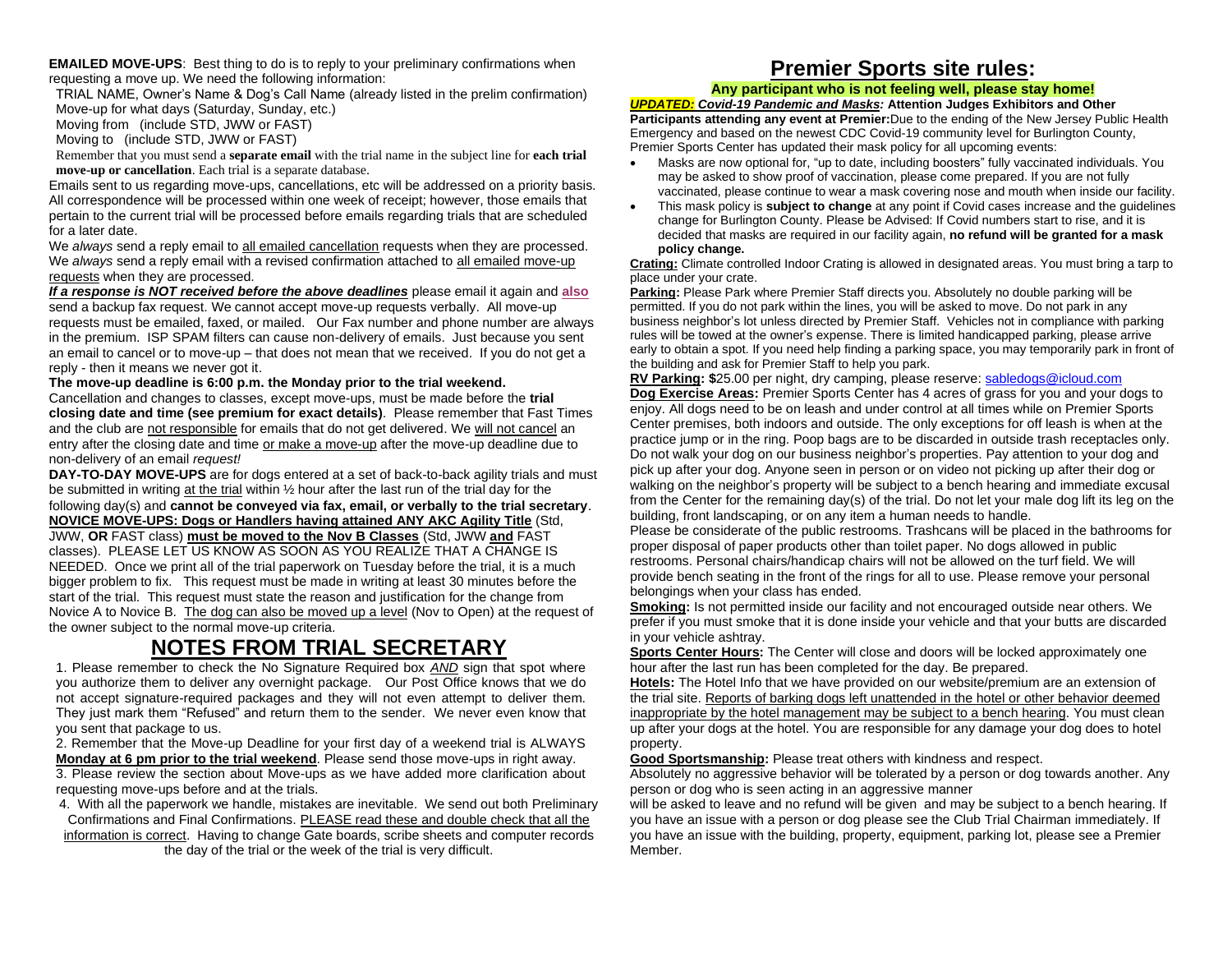#### **Entering a Mixture of Regular and Preferred Classes Within the Same Trial Weekend – Multiple Jump Heights Within the Same Trial Day**

Effective January 1, 2020, exhibitors may enter a mixture of both Regular and Preferred classes on the same trial day and/or during a trial weekend. Any mixture of Regular and Preferred classes is allowed. Please note that if a dog qualifies in Regular Master Standard and Preferred Master JWW (or vice versa) on the same trial day, then NO Double Q shall be earned toward either the MACH or PACH title. The Double Q still requires that Standard Agility and Jumpers With Weaves be either both Regular OR both Preferred on the same trial day.

Additionally, within the same Regular or Preferred classes, a dog may now be entered in multiple jump heights within the same trial day. For example, the same dog may now be entered in 20-inch Master STD/JWW while also entered in 24C-inch Premier STD/JWW on the same trial day.

A separate entry form must be submitted when the same dog is being entered in a mixture of Regular and Preferred and/or different jump heights within the same trial weekend thereby clearly indicating which class(es) and/or jump heights belong together for each trial day of the weekend.

## **Entering For Exhibition Only (FEO)**

### **FEO runs WILL be allowed at these trials in Fast & T2B.**

As of January 1, 2021, For Exhibition Only (FEO) and Fix and Go On (FNG) are permanent parts of the AKC agility program. Below is the updated language.

FEO allows exhibitors to work with their dogs in a trial environment. FEO is only offered in the Time 2 Beat and FAST classes. Participation in FEO is non-qualifying.

- FEO runs are treated as trial entries. The exhibitor must enter the class(es) (T2B and/or FAST) prior to the closing date, pay class entry fee(s) and the Trial Secretary must record the entry in the Trial Catalog as part of the results for that class. FEO does not need to be noted on the entry form; the handler will declare the day of the show.
- Dogs may be entered in any jump height for FEO runs. If entered in an ineligible jump height, the team is committed to FEO for that run and must declare FEO on the start line. Day of show jump height changes are not allowed.
- Dogs may be entered in any level of FAST (Novice, Open, Excellent, Master). If the dog is not eligible for the level entered, the team is committed to FEO for that run and must declare FEO on the start line. Day of show level changes are not allowed.
- The exhibitor must declare FEO in the ring prior to leading out. FEO may be declared earlier (ex. when checking in at the gate board).
- Toys are allowed in the ring. Toys must be non-audible and may not leave the handler's hand Toys that roll freely may not be used.
- Food/treats are not allowed in the ring.
- FEO should be utilized for the benefit of the dog and not as a punitive correction. Harsh verbal and /or physical corrections shall not be tolerated. Any determination of harshness by the judge shall be immediately whistled and the handler will be dismissed from the ring.
- A judge must monitor the entire run. Judges can stop a run at any time.

## **Fix and Go On (FNG)**

FNG allows exhibitors to immediately reattempt an obstacle at any time while on course when the dog's performance of an obstacle is not to their expectation. This allows the dog to successfully complete the obstacle then finish the course or leave the ring on a positive note. Using FNG will result in a non-qualifying score. Fix and Go On is not pre-entered; rather, it occurs during the course of the run.



*WE KNOW THE SCORE….* **A Premier Provider of Trial Secretary Services**

*Please visit our website for Trial information and the following features:* **Entry Confirmations Downloadable Premiums Post-Trial Results on Web Post Trial sent via email** 

**[WWW.FASTTIMESAGILITY.COM](http://www.fasttimesagility.com/)**

Apr 2-3, 2022 Afghan Hound Club/Central NJ Hound **(Agility)** April 1-2-3, 2022 Bayshore Companion Dog Club **(Obedience/Rally Trials)** April 8, 2022 Northwest New Jersey Agility Club (NJAC) **(Agility)** Apr 9-10, 2022 Gloucester County Kennel Club **(Agility)** April 15-16-17 South Jersey Agility Club (SOJAC) **(Agility)**  April 22, 2022 Chinese Shar-Pei Club of America (ISC Cup) **(Agility)** Apr 23-24, 2021 Burlington County Kennel Club **(Agility)** Apr 29, 2022 Princeton Dog Training Club **(Agility)** April 30/ May 1, 2022 Kruisin Kanines Agility Club **(Agility)** April 29-30/ May 1, 2022 Lower Camden County DTC **(Obedience/Rally trials)** May 7- 8, 2022 Staten Island Companion Dog Training Club (SICDTC) **(Agility)** May 13-14-15, 2022 Wilmington Kennel Club **(Agility)** May 14-15, 2022 Port Chester Obedience Training Club **(Agility)** May 20-21, 2022 Princeton Dog Training Club **(Agility)** May 22, 2022 Lower Bucks Dog Training Club **(Agility)** May 27-28-29, 2022 Skyline Agility Club **(Agility)** May 27-28-29, 2022 Bloomsburg Agility Runners Club (BARC) **(Agility)** May 28-29, 2022 Tail Blazers Agility Club (TBAC) **(Agility)** June 3-4-5, 2022 Bayshore Companion Dog Club (AKC) **(Agility)** June 3-4-5, 2022 Lower Camden County DTC **(Obedience/Rally trials)** June 10-11-12, 2022 Lower Bucks DTC **(regular Agility & ISC cup)** June 18-19, 2022 Agility Association of Central NJ (JAG) **(Agility)** June 18, 2022 Westminster Kennel Club **(Agility)** June 25-26, 2022 Delaware Valley German Shepherd Dog Club **(Agility)** July 1-2-3, 2022 Kruisin Kanines Agility Club **(Agility)** Bayshore Companion Dog Club (AKC) (Agility) July 16-17, 2022 Lower Camden County DTC (AKC) **(Agility)** July 16-17, 2022 Princeton Dog Training Club **(Obedience/Rally trials) July 17, 2022 Bayshore Companion Dog Club (Rally Trials)**<br>July 22, 2022 **Bayshore Companion Dog Club** (NJAC) (Ac **Northwest New Jersey Agility Club (NJAC) (Agility)** July 23-24, 2022 Staten Island Companion Dog Training Club (SICDTC) **(Agility)** July 30-31, 2022 Schooley's Mountain Kennel Club **(Agility)** August 5-6-7, 2022 Bayshore Companion Dog Club **(Obedience/Rally trials)** August 6-7, 2022 Agility Association of Central NJ (JAG) **(Agility)** August 13-14, 2022 Kruisin Kanines Agility Club **(Agility)** August 13-14, 2022 Kruisin Kanines Agility Club **(Agility)** August 20-21, 2022 Monticello KC (AKC) **(Agility)** August 20-21, 2022 Lower Camden County DTC (AKC) **(Agility)** August 27-28, 2022 Lower Bucks Dog Training Club (AKC) **(Agility)** Sept 1-2-3-4, 2022 Berks County Dog Training Club (AKC) **(Agility)** Sept 9-10-11, 2022 Skyline Agility Club (AKC) **(Agility)** Sept 10-11, 2022 Tail Blazers Agility Club (AKC) **(Agility)** Sept 17-18, 2022 Priceton Dog Training Club (AKC) **(Agility)** Sept. 23-24-25, 2022 Lower Camden County DTC **(Obedience/Rally trials)** Sept 24-24, 2022 Delaware Valley German Shepherd Dog Club (AKC) Sept. 30, Oct 1-2, 2022 Bayshore Companion Dog Club (AKC) **(Agility)**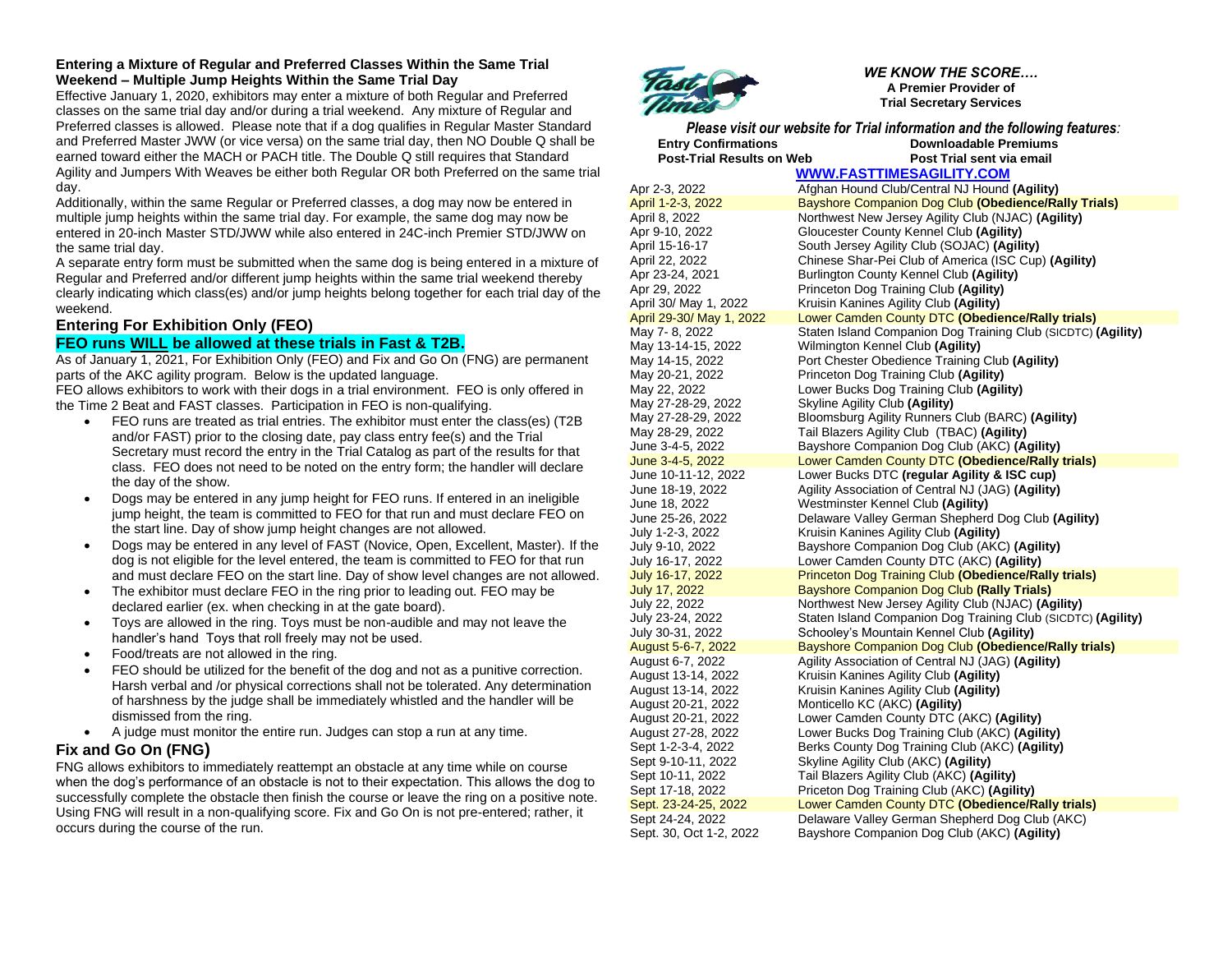## **Simplified Jump Height Card Process**

When filling out the entry form, there is a new section at the top of the form for exhibitors to designate whether your dog has a valid jump height card or if your dog needs to be measured. Please check the appropriate box so that the Trial Secretary knows whether to include your dog on the *Dogs To Be Measured List*. It is no longer required that you submit a copy of your dog's jump height card with your entry form or show it during day of show check-in.

#### **How do I know if I have a valid jump height card?**

**If your dog is under the age of two years as of the trial's date**: One (1) temporary measurement is required. Once measured, be sure to retain the Agility Measurement Form yellow. If your dog turns two years of age or is older as of the trial's date, your temporary measurement expires on their 2nd birthday and your dog needs to be measured.

**If your dog is the age of two years or older as of the trial's date**: A minimum of two (2) permanent measurements are required. If both permanent measurements place your dog into the same jump height class, the AKC office will issue you a permanent card. If not, then a third measurement is required to determine the dog's jump height class. Until such time that you have received all required measurements for a permanent jump height card, check the "My dog needs to be measured" box. Upon arrival at the trial, you must check to see if there is a Volunteer Measuring

Official and/or an Agility Field Rep. present to perform official measurements. If not, and you posses a yellow copy of the Agility Measurement Form from a previous measurement, then your armband may be picked up during Check-In in lieu of being measured by the judge of record. Once you have received your permanent card from the AKC office, check the "My dog has a **Permanent** Jump Height Card" box on all future entry forms.

**Exception to the 2 permanent measurement requirement:** If your dog measures over 22 inches at the withers, you have the option of selecting the "Over 22" Request Perm" box at the top left corner of the Agility Measurement Form to receive a permanent jump height card from AKC after a single measurement. If you do so, please also sign below the checkbox. By doing so, you are giving up your right to have a 2nd measurement performed on your dog in the future; however, you are not giving up your right to have the challenge measurement process performed in the future. Once you have received your permanent card from the AKC office, check the "My dog has a **Permanent** Jump Height Card" box on all future entry forms.

**What if my dog measures into a different jump height then what he is entered?** If your dog has been measured by an AKC Field Representative or Volunteer Measuring Official (VMO) and is now eligible to jump in a lower height class, the measurement is effective immediately including any runs (regular or preferred class) which have not yet occurred on the same day that the measurement is recorded. This immediate action does not apply to measurements taken as part of completing the challenge measurement process. Dogs who measure into a higher jump height have always been required to be moved immediately. **May I challenge my dog's jump height card measurement?**

Yes, each dog may go through the challenge process once after the age of two (2) years, if requested by the owner. (Any dogs under the age of two (2) years are also eligible for a challenge measurement.)

#### **What is the jump height card challenge process?**

The jump height card challenge process replicates the original measurement steps. A minimum of two (2) challenge measurements are required. If both challenge measurements place your dog into the same jump height class, then you will be issued a new permanent card from the AKC office. If the two challenge measurements place the dog in different jump height classes, then a third challenge measurement is required to determine the dog's jump height class. Until such time that you have received all required challenge measurements, you must continue to compete at the original jump height stated on the permanent jump height card that is in your possession.

**It is the sole responsibility of the exhibitor to have their original, official jump height card or temporary jump height form at each trial to present upon request. Additionally, if a measurement is necessary, it is the exhibitor's responsibility to have their dog measured prior to running.** *Regulations for Agility Trials, Chapter 2, Section 4.*

# **Wait List for Withdrawn Entries after Closing**

**All entries** must be received by the Trial Secretary prior to the trial closing date. This trial is offering a Wait List to fill openings created by withdrawn entries after the trial's closing. A maximum number of entries will be placed on the wait list based on the entry limits as follows:

- If trial is one ring/330- 350 runs, maximum will be 25 entries on the waitlist.
- If the trial is 2 rings/550-700 runs, the maximum will be 50 dogs on the waitlist.
- If the trial is 3 ring/ 990-1050 runs, the maximum will be 75 runs on the waitlist.
- Any entry withdraw requests received by 8 am the Wednesday, ONE WEEK BEFORE the trial weekend will be replaced by a wait listed entry if any are available.
- If a withdrawn entry is replaced by a waitlisted entry, a refund will be issued for the withdrawn entry minus a \$5 processing fee.
- Waitlisted entries that do not move off the wait list into the trial by Wednesday  $@$  8 am ONE WEEK BEFORE the trial weekend will receive a refund.

## **If there is not a waitlist, there is no refund if you want to pull after the closing date.**

If you have not heard about your Wait List status by Friday the week before the trial weekend, please contact

Fast Times ASAP.